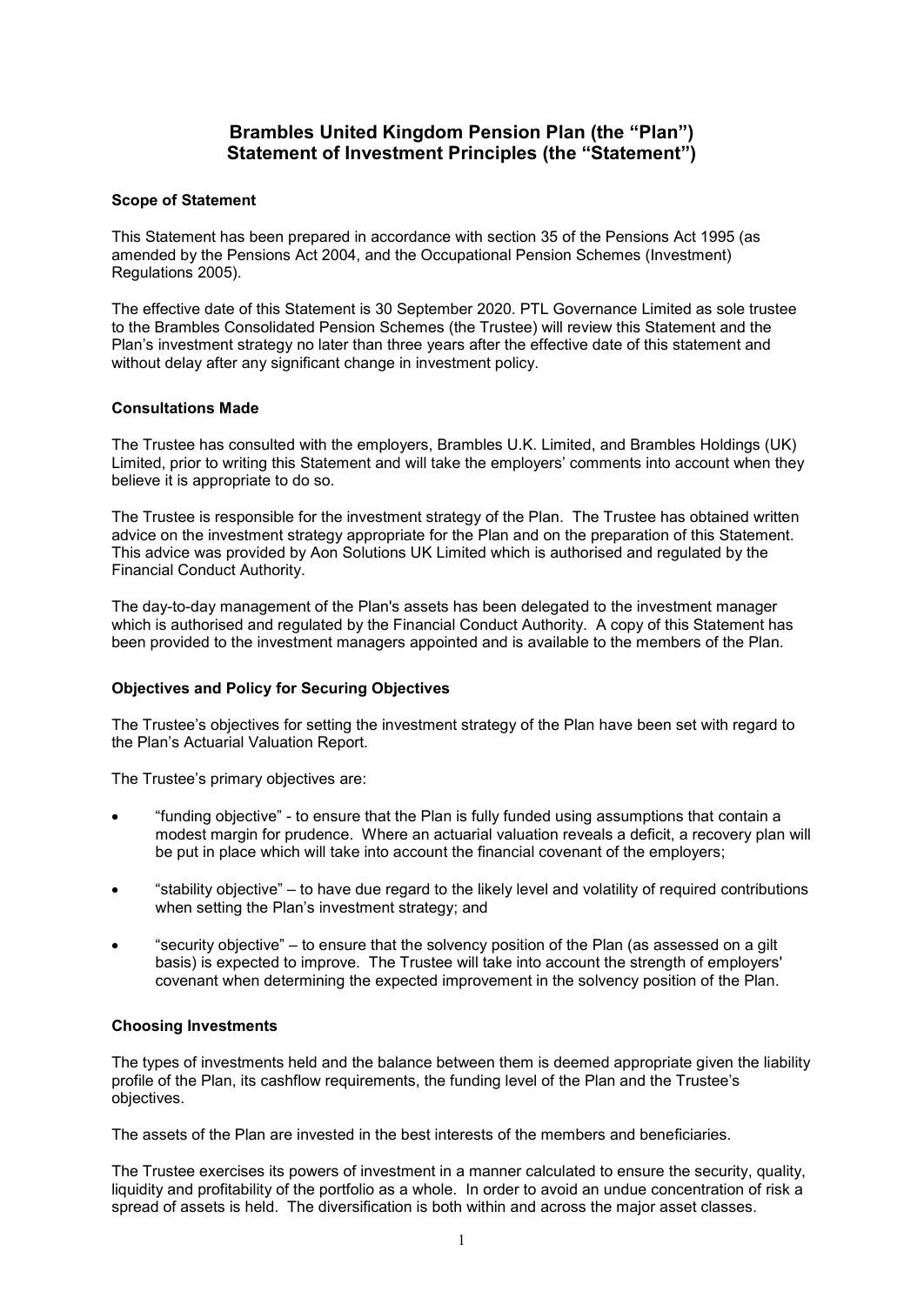Assets held to cover the Plan's technical provisions (the liabilities of the Plan) are invested in a manner appropriate to the nature and duration of the expected future retirement benefits payable under the Plan.

The assets of the Plan are invested predominantly on regulated markets (with investments not on regulated markets being kept to a prudent level) and properly diversified to avoid excessive reliance on any particular asset, issuer or group of undertakings so as to avoid accumulations of risk in the portfolio as a whole.

Investment in derivatives is only made by the Plan's investment manager in so far as they contribute to the reduction of investment risks or facilitate efficient portfolio management and are managed such as to avoid excessive risk exposure to a single counterparty or other derivative operations.

The Plan's investment strategy targets a return of 1.6% p.a. above that of an investable proxy of the Plan's liabilities.

The Plan has a target inflation-linked hedge of 100% and a target interest hedge of 100%, both scaled to the value of the Plan's investments. The Trustee has allowed **Aon Investments Limited ("AIL")**, the fund manager responsible for the Scheme's liability hedging, the discretion to actively manage the target hedge ratios.

## **The Balance Between Different Kinds of Investments**

The Trustee recognises that the key source of financial risk (in relation to meeting its objectives) arises from investment strategy.

It therefore retains responsibility for setting the investment strategy and takes expert advice as required from its professional advisers.

Additionally, the Trustee has appointed AIL's Delegated Consulting Service ("DCS") to manage the Plan's assets. Within both the Growth Component and Liability Hedging Component of DCS, the Trustee has delegated responsibility to set the asset allocation to AIL. This has been done to further aid the diversification of the Plan's assets and to reduce the investment risk relative to the Plan's liabilities.

The Trustee reviews the investment strategy following each formal actuarial valuation of the Plan (or more frequently should the circumstances of the Plan change in a material way). The Trustee takes written advice from their professional advisers regarding an appropriate investment strategy for the Plan.

A broad range of available asset classes has been considered. This includes consideration of so called "alternative" asset classes (including but not limited to property, absolute return funds and insurance linked securities) and liability driven investment (LDI), which seeks to match the movement of the liabilities. AIL will retain oversight of the alternative asset classes and allocation decisions related to them.

#### **Investment Risk Measurement and Management**

The key investment risks are recognised as arising from investment strategy. These are assessed triennially in conjunction with the actuarial valuation of the Plan, following which the Trustee takes advice on the continued appropriateness of the existing investment strategy. A check is made as to whether the funding and investment strategy remains on target to achieve the original objectives, and within acceptable parameters. If not, then corrective action is considered by adjusting investment policy or through amendments to the contribution plan.

The Trustee and its advisers considered the risk of failure of the Plan's sponsoring employer when setting investment strategy and have consulted with the sponsoring employer as to the suitability of the proposed strategy.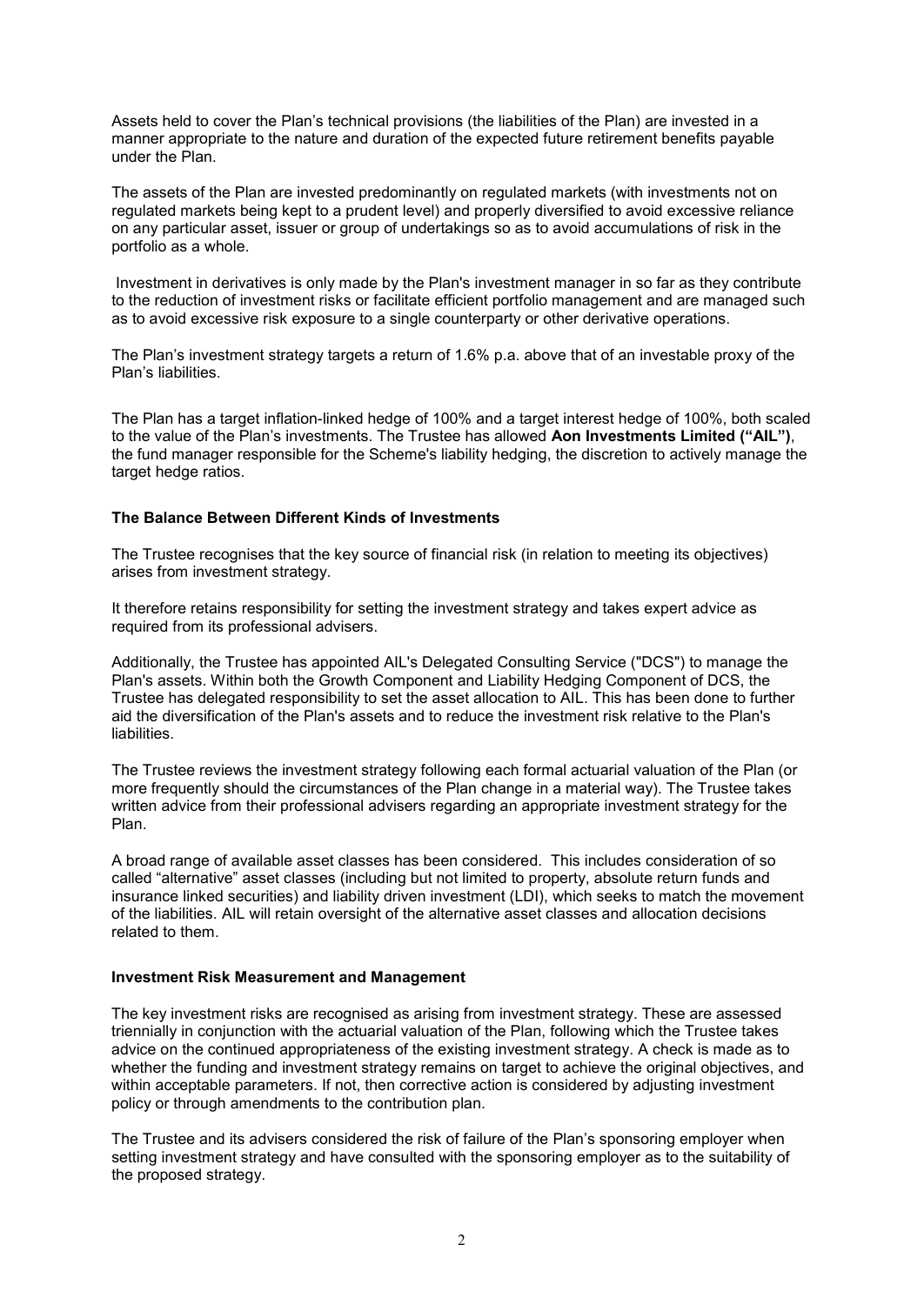The Trustee monitors the risks arising through the selection or appointment of fund managers on a quarterly basis via investment monitoring reports prepared by its professional advisors. Manager outperformance targets are detailed in the Appendix to this Statement. The Trustee has appointed Aon Hewitt Limited to alert them on any matters of material significance that might affect the ability of each fund manager to achieve its objectives.

The Trustee acknowledges that investment returns achieved outside of the expected deviation (positive or negative) may be an indication that the investment manager is taking a higher level of risk than mandated.

The Trustee recognise that decisions should be taken only by persons or organisations with the skills, information and resources necessary to take them effectively. The Trustee also recognises that where it takes investment decisions, it must have sufficient expertise and appropriate training to be able to evaluate critically any advice it takes.

#### **Arrangements with Asset Managers**

The Trustee recognises that the arrangements with AIL, and correspondingly the underlying asset managers, are important to ensure that interests are aligned. In particular, the Trustee seeks to ensure that AIL is incentivised to operate in a manner that generates the best long-term results for the Plan and its beneficiaries.

The Trustee receives regular reports and verbal updates from AIL on various items including the investment strategy, performance, and longer-term positioning of the portfolio. The Trustee focuses on longer-term performance when considering the ongoing suitability of the investment strategy and assess AIL over rolling 3-year time periods.

The Trustee also receives annual stewardship reports on the monitoring and engagement activities carried out by AIL, which supports the Trustees in determining the extent to which the Plan's engagement policy has been followed throughout the year.

The Trustee shares the policies, as set out in this SIP, with AIL and request that they review and confirm whether their approach is in alignment with the Trustee's policies.

The Trustee delegates the ongoing monitoring of underlying asset managers to AIL. AIL monitors the Plan's investments to consider the extent to which the investment strategy and decisions of the underlying asset managers are aligned with the investment objectives of the Plan.

This includes monitoring the extent to which the underlying asset managers:

- Make decisions based on assessments about medium- to long-term financial and nonfinancial performance of an issuer of debt or equity; and
- Engage with issuers of debt or equity to improve their performance in the medium- to longterm.

Before appointment of a new fiduciary manager, the Trustee reviews the governing documentation associated with the investment and will consider the extent to which it aligns with the Trustee's policies. Where possible, the Trustee will seek to amend that documentation or express their expectations (such as through side letters, in writing, or verbally at trustee meetings) so that there is more alignment.

The Trustee relies on appropriate governing documentation, with clear expectations and regular monitoring, to ensure AIL make decisions that align with its policies based on assessments of medium- and long-term financial and non-financial factors.

Where AIL is considered to make decisions that are not in line with the Trustee's policies, expectations, or the other considerations set out above, the Trustee will typically engage with AIL to understand the circumstances and materiality of the decisions made.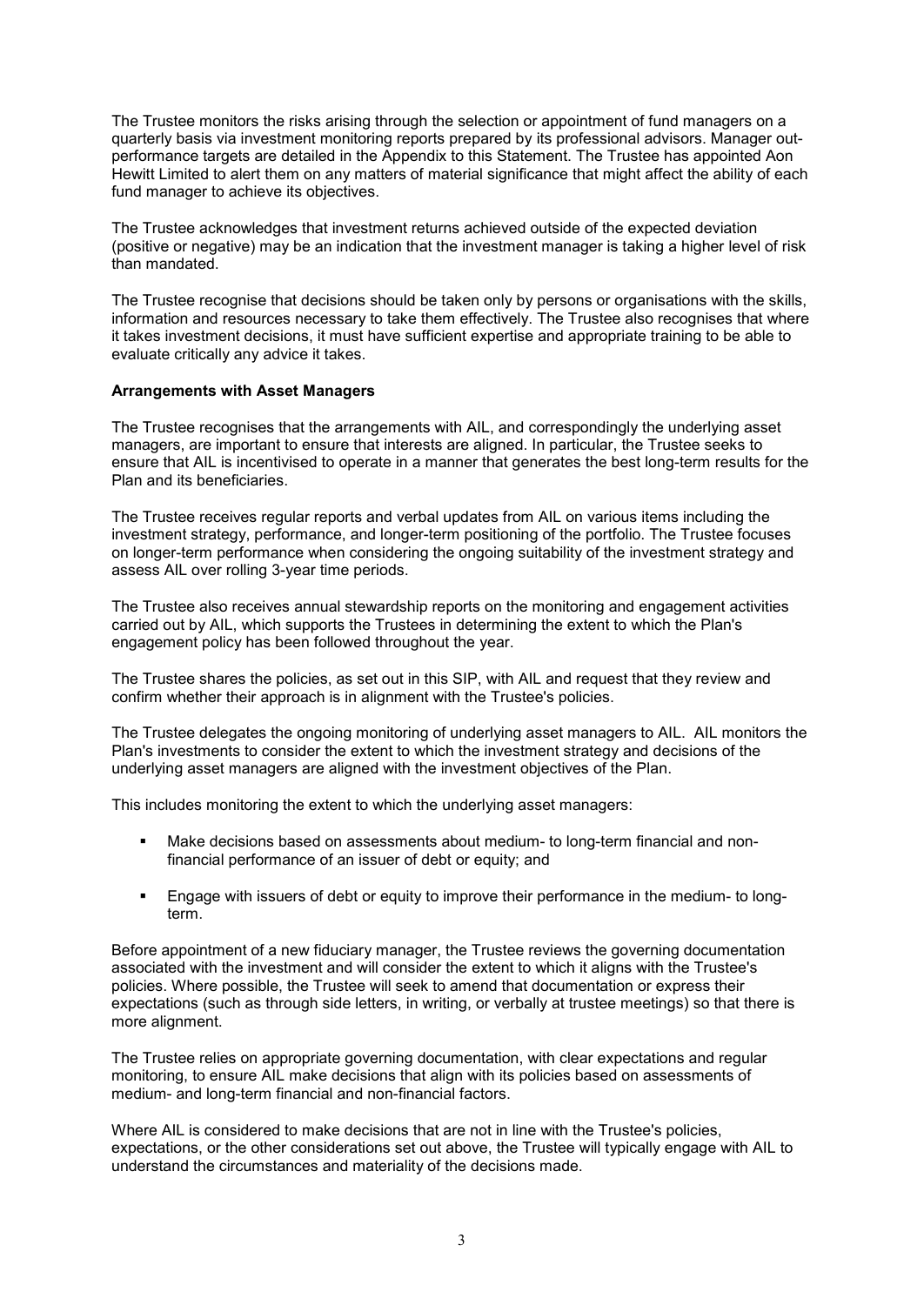There is typically no set duration for arrangements with AIL although the continued appointment will be reviewed periodically. Similarly, there are no set durations for arrangements with the underlying asset managers that AIL invests in, although this is regularly reviewed as part of the manager research and portfolio management processes in place.

## **Custody**

Investment in pooled funds gives the Trustee a right to the cash value of the units rather than to the underlying assets. The managers of the pooled fund are responsible for the appointment and monitoring of the custodian of the fund's assets.

The custodians are independent of the employers.

# **Expected Returns on Assets**

Over the long-term the Trustee's expectations are:

- for the "growth" assets (DCS Growth Component), to achieve asset growth in excess of the growth of the Plan's liabilities over the long term. The Trustee is willing to incur short-term volatility in asset price behaviour with the expectation that over the long term these assets will outperform asset classes which may be regarded as matching the liabilities;
- for the "matching" assets (DCS Liability Hedging Component), to match a percentage of the Plan's fixed and interest and inflation-linked liabilities through the use of bonds and gilt derivative instruments, interest rate swaps, and / or inflation swaps. The Trustee is willing for the percentage match to move underweight versus its target to take advantage of pricing opportunities in these instruments.

Returns achieved by the fund managers are assessed against performance benchmarks set by the Trustee in consultation with its advisers and fund managers.

#### **Realisation of Investments/Liquidity**

The Trustee recognises that there is a risk in holding assets that cannot be easily realised should the need arise.

The majority of the assets held are realisable at short notice (either through the sale of direct holdings of stocks, bonds etc. or the sale of units in pooled funds).

# **Environmental, Social, and Governance ("ESG") considerations**

In setting the Plan's investment strategy, the Trustee's primary concern is to act in the best financial interests of the Plan and its beneficiaries, seeking the best return that is consistent with a prudent and appropriate level of risk.

The Trustee considers investment risk (defined as "financially material"1 ) to include ESG factors (which includes climate change). These risks could negatively impact the Plan's investments. The Trustee considers these risks by taking advice from its investment adviser.

The Trustee has appointed AIL to manage the Plan's assets. AIL invests in a range of underlying investment vehicles. As part of AIL's management of the Plan's assets, the Trustee expects AIL to:

- Where relevant, assess the integration of ESG factors in the investment process of underlying managers;
- Use its influence to engage with underlying managers to ensure the Plan's assets are not exposed to undue risk; and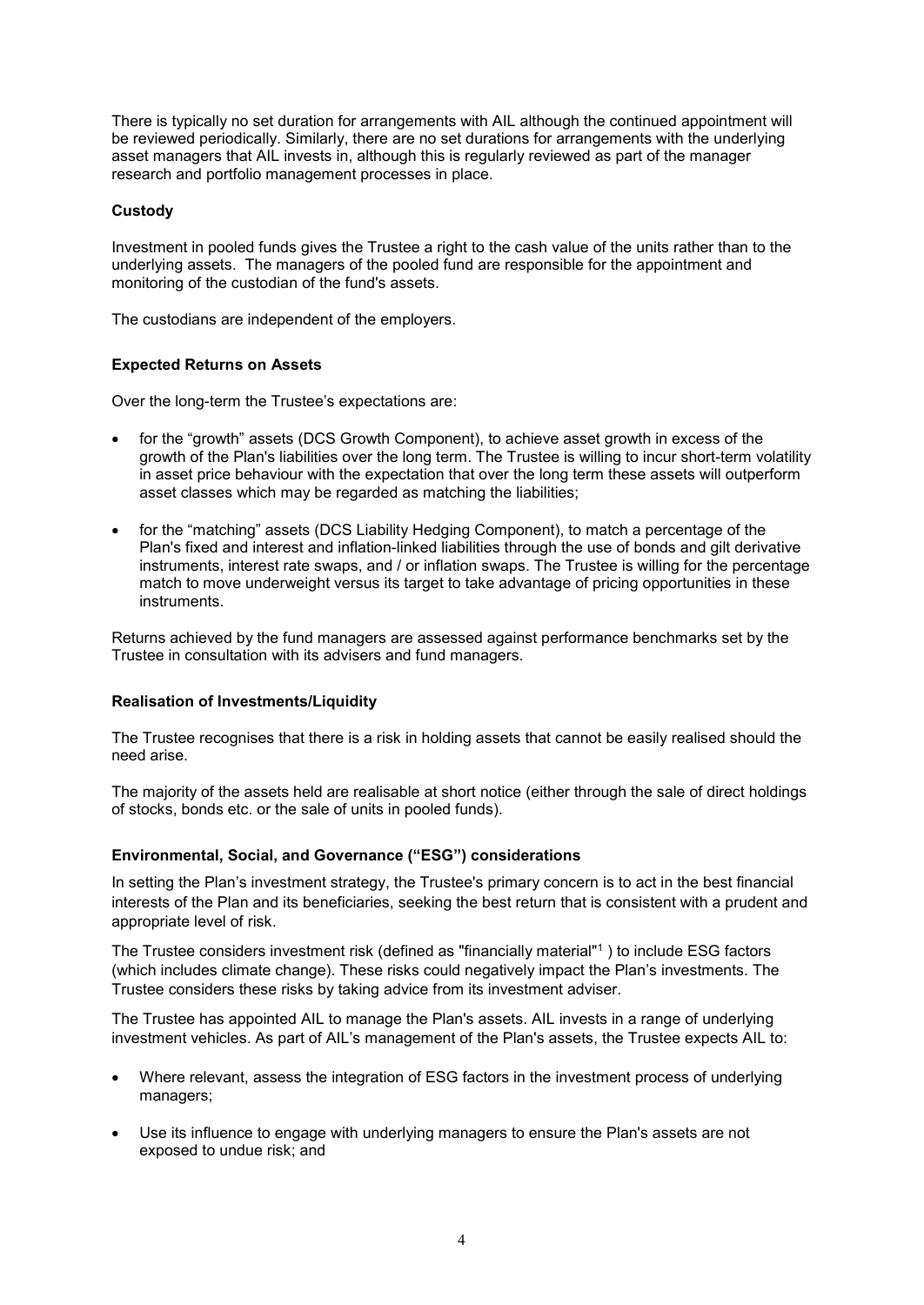Report to the Trustee on its ESG activities as required.

# **Stewardship – Voting and Engagement**

The Trustee recognises the importance of their role as a steward of capital and the need to ensure the highest standards of governance and promotion of corporate responsibility in the underlying companies and assets in which the Plan invests, as ultimately this creates long-term financial value for the Plan and its beneficiaries.

The Trustee annually reviews the stewardship activity of AIL to ensure the Plan's stewardship policy is being appropriately implemented in practice. The Trustee receives annual reports on stewardship activity carried out by AIL. These reports include detailed voting and engagement information from underlying asset managers where appropriate and relevant.

As part of AIL's management of the Plan's assets, the Trustee expects it to:

- Ensure that (where appropriate) underlying asset managers exercise the Trustee's voting rights in relation to the Plan's assets; and
- Report to the Trustee on stewardship activity by underlying asset managers as required.

The Trustee will engage with AIL as necessary for more information, to ensure that robust active ownership behaviours, reflective of their active ownership policies, are being actioned.

Where possible, the transparency for voting should include voting actions and rationale with relevance to the Plan, in particular where: votes were cast against management; votes against management generally were significant; votes were abstained. Where voting is concerned the Trustee would expect underlying asset managers, to recall stock lending, as necessary, in order to carry out voting actions.

The Trustee may engage with AIL, who in turn is able to engage with underlying asset managers, investee company or other stakeholders, on matters including performance, strategy, risks, social and environmental impact, corporate governance, capital structure, and management of actual or potential conflicts of interest. Where a significant concern is identified, the Trustee will consider, on a case by case basis, a range of methods by which they would monitor and engage so as to bring about the best long-term outcomes for the Plan.

#### **Members' Views and Non-Financial Factors**

In setting and implementing the Plan's investment strategy the Trustee does not explicitly take into account the views of Plan members and beneficiaries in relation to ethical considerations, social and environmental impact, or present and future quality of life matters (defined as "non-financial factors"<sup>2</sup> ).

# **Additional Voluntary Contributions ("AVCs") Arrangements**

Some members obtain further benefits by paying AVCs to the Plan. The liabilities in respect of these AVCs are equal to the value of the investments bought by the contributions. Details of the AVC providers and fund options are included in the Appendix to this Statement.

The Trustee reviews the choice of AVC investments available to members triennially to ensure that they remain appropriate to the members' needs.

This Statement of Investment Principles, taken as a whole with all the Appendices, was approved by the Trustee of the Brambles United Kingdom Pension Plan on 25 September 2020.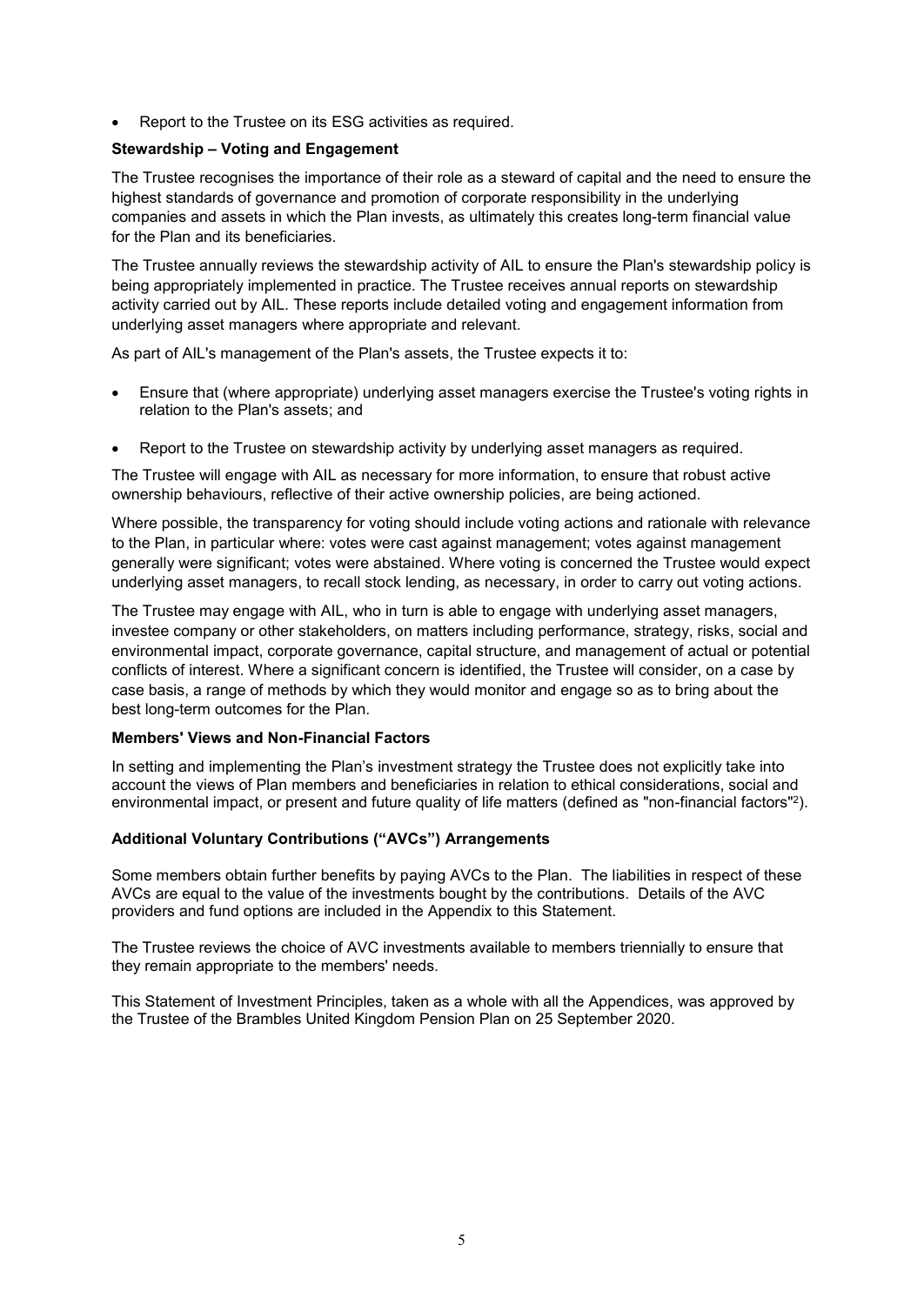### **Brambles United Kingdom Pension Plan Appendix I to the Statement of Investment Principles**

This Appendix sets out the Trustee's current investment strategy and is supplementary to the Trustee's Statement of Investment Principles (the "attached Statement").

The Trustee's investment strategy has been established to maximise the likelihood of achieving the primary objectives set out in the attached Statement. The details are laid out below.

#### **1. Investment Management Arrangements**

The following describes the mandates given to the fiduciary manager within each asset class.

| <b>Fiduciary management</b><br><b>Portfolio Component</b> | <b>Manager</b> | <b>Benchmark</b>                                                             | <b>Performance Objective</b>                                                                       |
|-----------------------------------------------------------|----------------|------------------------------------------------------------------------------|----------------------------------------------------------------------------------------------------|
| DCS Liability Hedging                                     | AIL            | Plan's liabilities proxied by their<br>sensitivity to inflation and interest | Outperform the benchmark<br>by 1.6% p.a. over rolling<br>3 year periods (net of fees<br>and costs) |
| <b>DCS Growth</b>                                         | AIL            | rate movements, rescaled to 100%<br>of the Plan's total asset value          |                                                                                                    |

## **1.1 Cash balances**

A working balance of cash is held for imminent payment of benefits, expenses, etc. Under normal circumstances it is not the Trustee's intention to hold a significant cash balance and this is carefully monitored by the Plan's administrator.

## **2. Fee structure for advisers and managers**

# **2.1 Advisers**

The Trustee's investment advisers are paid for advice received on the basis of an agreed annual fee which covers all services needed on a regular basis, including quarterly monitoring of the performance of the Plan's investments and its managers as well as attendance at Trustee meetings. For significant areas of advice that are agreed to be outside of the contract, the Trustee will endeavour to agree a project budget.

# **2.2 Cost Transparency**

The Trustee is aware of the importance of monitoring their asset managers' total costs and the impact these costs can have on the overall value of the Plan's assets. The Trustee recognises that in addition to annual management charges, there are other costs incurred by asset managers that can increase the overall cost incurred.

The Trustee receives annual cost transparency reports from AIL. These reports present information in line with prevailing regulatory requirements for fiduciary managers. They clearly set out on an itemised basis:

- The total amount of investment costs incurred by the Plan;
- The fees paid to AIL:
- The fees paid to the underlying asset managers appointed by AIL;
- The amount of portfolio turnover costs (transaction costs) incurred by the asset managers appointed by AIL;